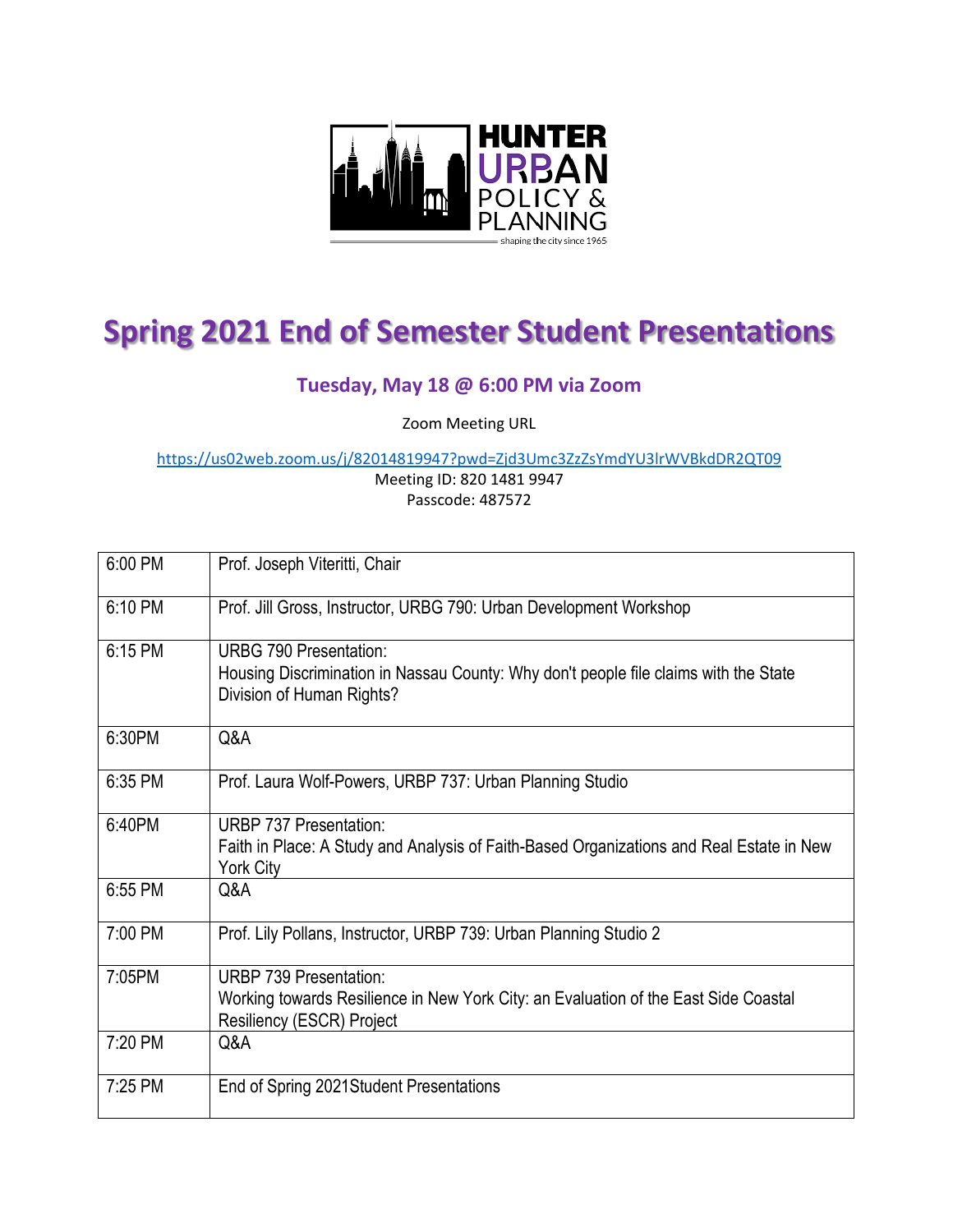### **PRESENTATION #1: URBG 790 Urban Development Workshop**

**Project:** Housing Discrimination in Nassau County: Why don't people file claims with the State Division of Human Rights? **Client:** New York State Division of Human Rights **Instructor:** Professor Jill Simone Gross

New York State has a long and established record in the realm of Human Rights, with laws prohibiting discrimination based on sexual orientation, age, marital status, gender identity or expression, and lawful source of income. Despite this, housing remains unequally distributed by race, income and gender, even with all the federal, state, and local protections provided by the government. Nowhere is this more evident than in Nassau County. In order for the State to improve fair access to housing, it is essential to understand the barriers New Yorkers face when considering whether to file housing discrimination complaints, and to determine why so many instances of housing discrimination go unreported. During the Spring of 2021, the New York State Division of Human Rights (DHR) sought the help of the Graduate students in the Urban Policy and Leadership program at Hunter College. This project was designed to help the DHR build an understanding of why people are not filing claims with DHR when they experience housing discrimination, to explore the barriers that are preventing New Yorkers from reporting housing discrimination to DHR, and to make recommendations that might begin to remedy this situation.

**Presenters:** Samantha Banellis, Kiana Davis and Ryan Eboh

## **PRESENTATION #2: URBP 737: Planning Studio**

**Faith in Place: A Study and Analysis of Faith-Based Organizations and Real Estate in New York City Client:** Bricks and Mortals [\(https://www.bricksandmortals.org/\)](https://www.bricksandmortals.org/) **Instructor:** Associate Professor Laura Wolf-Powers

Across New York City, houses of faith provide space for essential community functions and services. Even as need increases in their neighborhoods, however, many congregations and their leaders face aging buildings, rising maintenance costs, and declining membership. Other congregations are growing, but they too face challenges associated with real property, such as acquiring buildings, adapting their spaces for greater accessibility, or finding stable rental situations.

The students in Hunter's Spring Planning Studio worked with Bricks and Mortals, a secular, interfaith membership organization dedicated to helping houses of faith stay open, thriving, and mission-consistent in the challenging real estate environment of contemporary New York City. They conducted extensive background research on the historical and present-day context of the relationships between communities of faith and their surrounding neighborhoods. They also built a robust picture of the current dynamics affecting New York City's houses of faith, relying on data analysis and visualization, neighborhood-based field work, and structured interviews with 35 individual faith leaders. Based on their findings, they recommended action steps for city government officials and the client organization, including two hypothetical adaptation/development scenarios for faith properties.

**Presenters:** Rachel Bondra, Dylan Cepeda, and Rebecca Steiner (presenters)

**Additional Studio Participants:** Patrick Abelein, Paul Burkholder, Avi Garelick, Larissa Ho, Charlie Houlton-Vinyl, Dana Leventhal, Max Marinoff, Mike Pasquiarello, Stephane Pierre, Kevin Ritter, Alyana Roxas, Jordan Vogelsang.